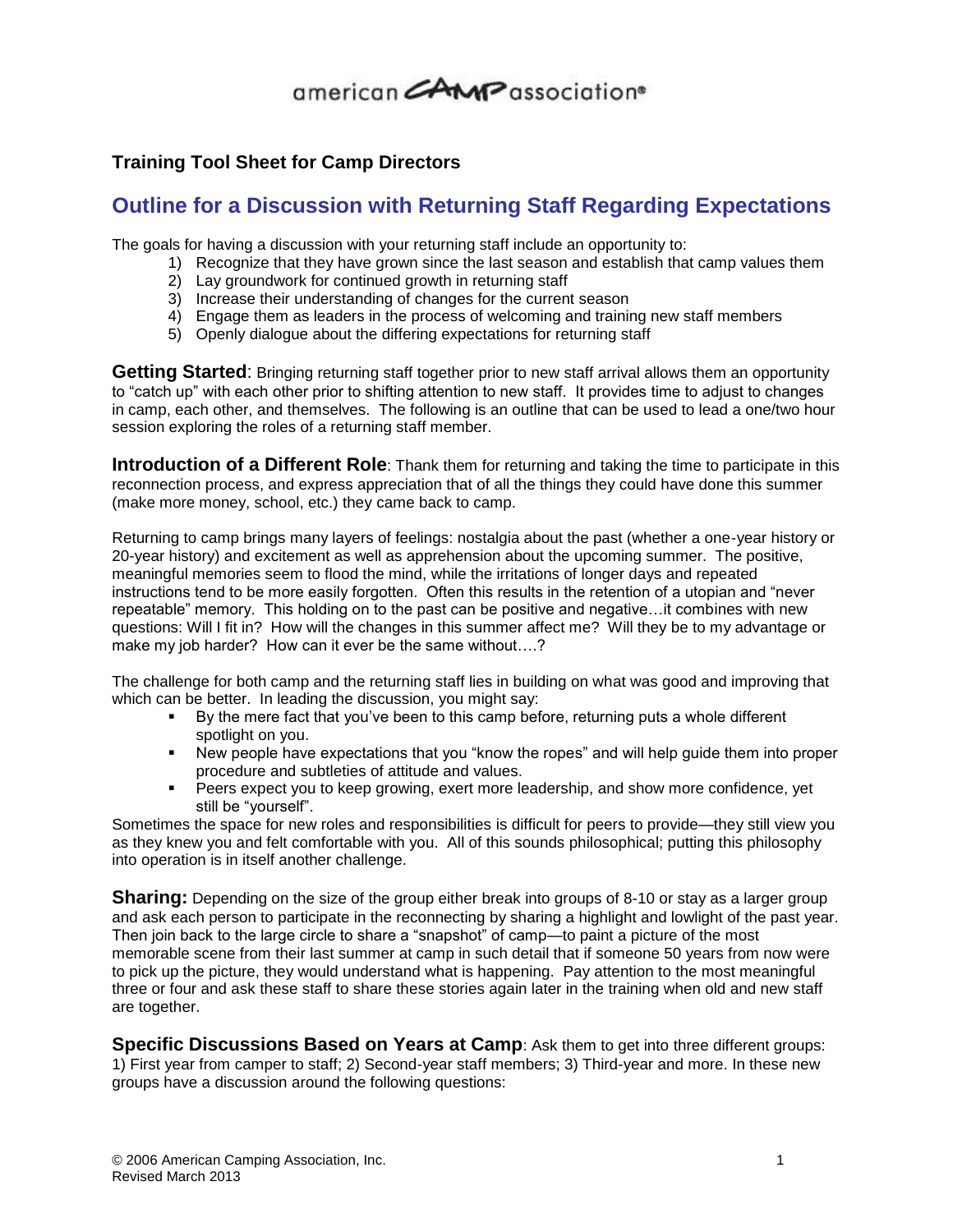# 

- 1) What do you anticipate will be the toughest aspect of being a staff member this year? (for the first year from camper to staff and the second-year staff members, be sure the talk about the common issue of feeling disillusioned that camp is not completely a magical place…that a lot of hard work goes into creating the magic)
- 2) What are your expectations for support from your peers and camp administration?
- 3) What do you think new staff expect of you?
- 4) How can you help each other feel more confident and successful as returners?
- 5) Weave in issues from the expectations page that are not raised and consider adding to the list provided here with their ideas and giving it to them as a reminder.
- 6) We all contribute to the broader mission of camp through our uniqueness. What is your personal mission for the summer? How can you put that personal philosophy into action?

**Closing:** End with some type of affirmation circle such as: verbally pay each person a compliment, pass around different sheets of paper with a person's name at the top and have each person write a comment on each person's form; pass around slips of paper and allow each person to write a comment then give each person a basket or envelope and have everyone give their complement to the person

#### **SPECIFIC SUGGESTIONS REGARDING EXPECTATIONS**

Here are some suggestions which will be helpful to start the discussion and then encourage staff to add themselves:

#### **During Orientation:**

- Set the example of pace and tone for new staff members by:
	- explaining the "why" behind the policy and procedures supporting the logic and the value
	- going out of the way to discuss the "routine" rather than the exception so as not to confuse new staff who are just learning what is "normal"
	- giving attention to new staff instead of always sitting with your friends (please expect less attention to be paid to returning staff during the first few weeks)
	- approaching changes with a positive attitude, rather than being suspicious of change (just because it worked last year doesn't mean it can't be improved)
	- recognizing that the expectations are different; every move and word is paid attention to by a new staff member as the "acceptable way" at this camp…new staff assume "they would not have hired you back if you were not good"
- Welcome and build connections with new staff:
	- go out of your way to include people
	- sit by a new person at each meal, meeting, activity
	- **EXEDER** introduce yourself and ask people their names
	- find out who else is in your program area or works with the same age group and ask them for advice
	- be careful not to tell quite so many stories where you have to know people from last year in order to understand the story
	- **if you notice someone is not adjusting or settling in well, let a unit leader or head counselor** know so that we can check in and help them
	- speak slowly (but not loudly!), so that internationals with English as a second (or third, or fourth!) language can understand more easily

#### **During the First Few Weeks of Camp:**

- Help diffuse misunderstandings or conflict, not help create it by bringing up the past
- Continue to grow and improve your skills and techniques
- Act as energy spark plugs for camp—keep people going when they start to get tired or wonder why they decided to come to camp